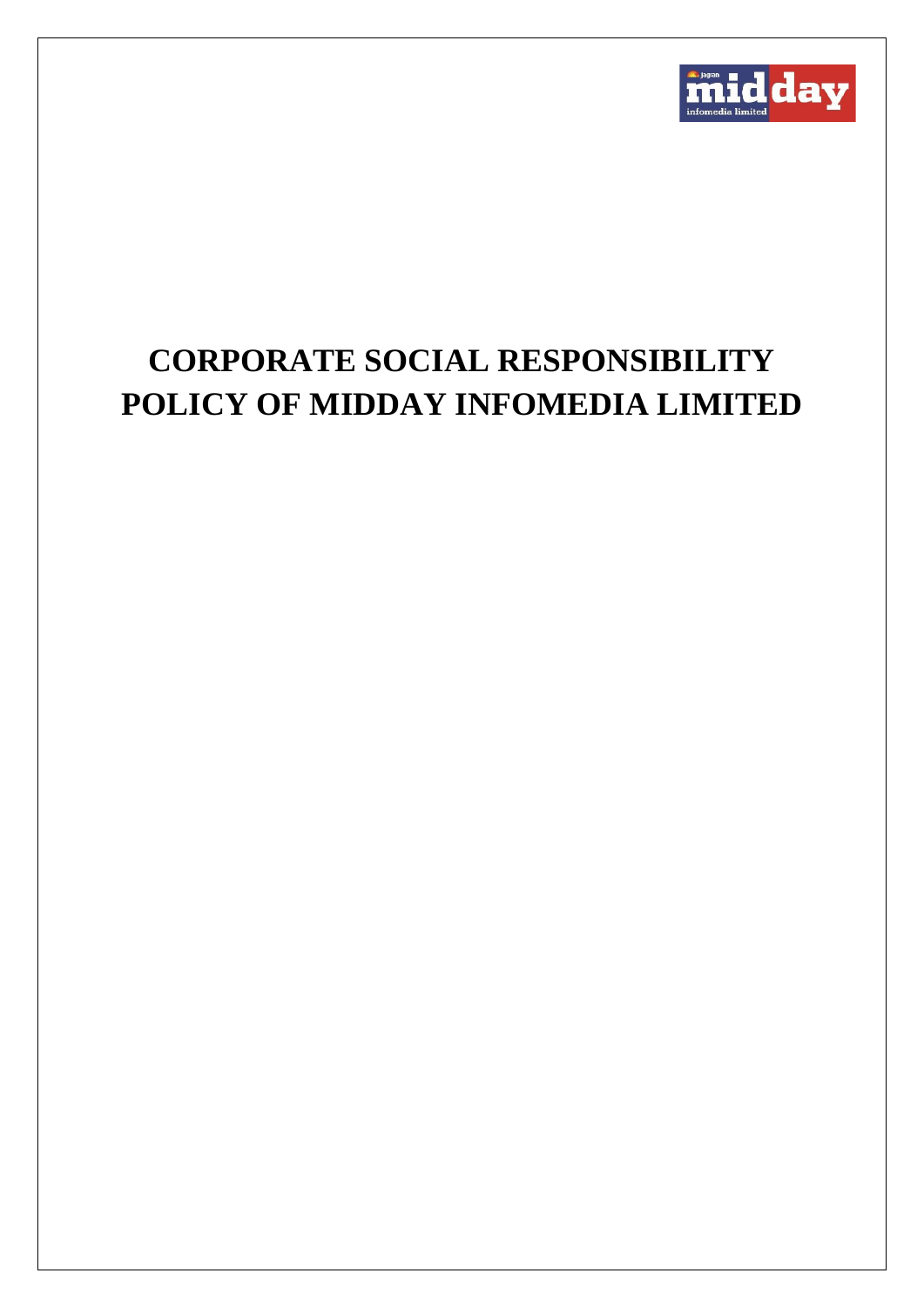

# **A. POLICY OBJECTIVE**

Midday Infomedia Limited (MIL or 'the Company') is committed to conduct its business in a socially responsible, ethical and environmentally friendly manner and to continuously work towards improving quality of life of the communities in its operational areas.

# **B. PRINCIPLES**

The Corporate Social Responsibility ("CSR") activities of the Company will be implemented in accordance with the following principles:

- Businesses should respect, protect, and make efforts to restore the environment.
- Businesses should respect the interests of, and be responsive towards all stakeholders, especially those who are disadvantaged, vulnerable and marginalised.
- Businesses should respect and promote human rights.
- Business work should towards equal development of society.
- Businesses should respect cultural ethnicity and dignity of individuals and foster positive relationship with the people in the areas where the Company operates.
- Businesses should provide development opportunities to local communities in a culturally appropriate manner, in consultation & cooperation with local government authorities and other stakeholders, as may be appropriate.
- Businesses should endeavour to develop local entrepreneurship and encouraging use of local goods, services and manpower to promote inclusive economic growth of local areas.

## **C. SCOPE OF CSR ACTIVITIES**

In line with the broad principles defined above, the Company would have freedom and flexibility to choose from any of the activities specified in Annexure 1 hereto. The CSR projects and programs to be undertaken by the Company shall include activities falling within the purview of Schedule VII to the Companies Act, 2013 ("the Act"); as amended from time to time. Thus, with any change in the statutory provisions governing the activities, the Annexure 1 shall be deemed to include/exclude such activities as permissible under law.

The list and implementation modalities may be modified from time to time, as per recommendations of the CSR Committee of the Board of the Company.

The surplus, if any, arising out of CSR initiatives of the Company shall not form part of its business profits and shall be:

- ploughed back into the same project or
- transferred to the unspent CSR Account and spent in pursuance of this CSR Policy and Annual Action Plan of the Company or to a Fund specified in Schedule VII, within six months from the end of the financial year.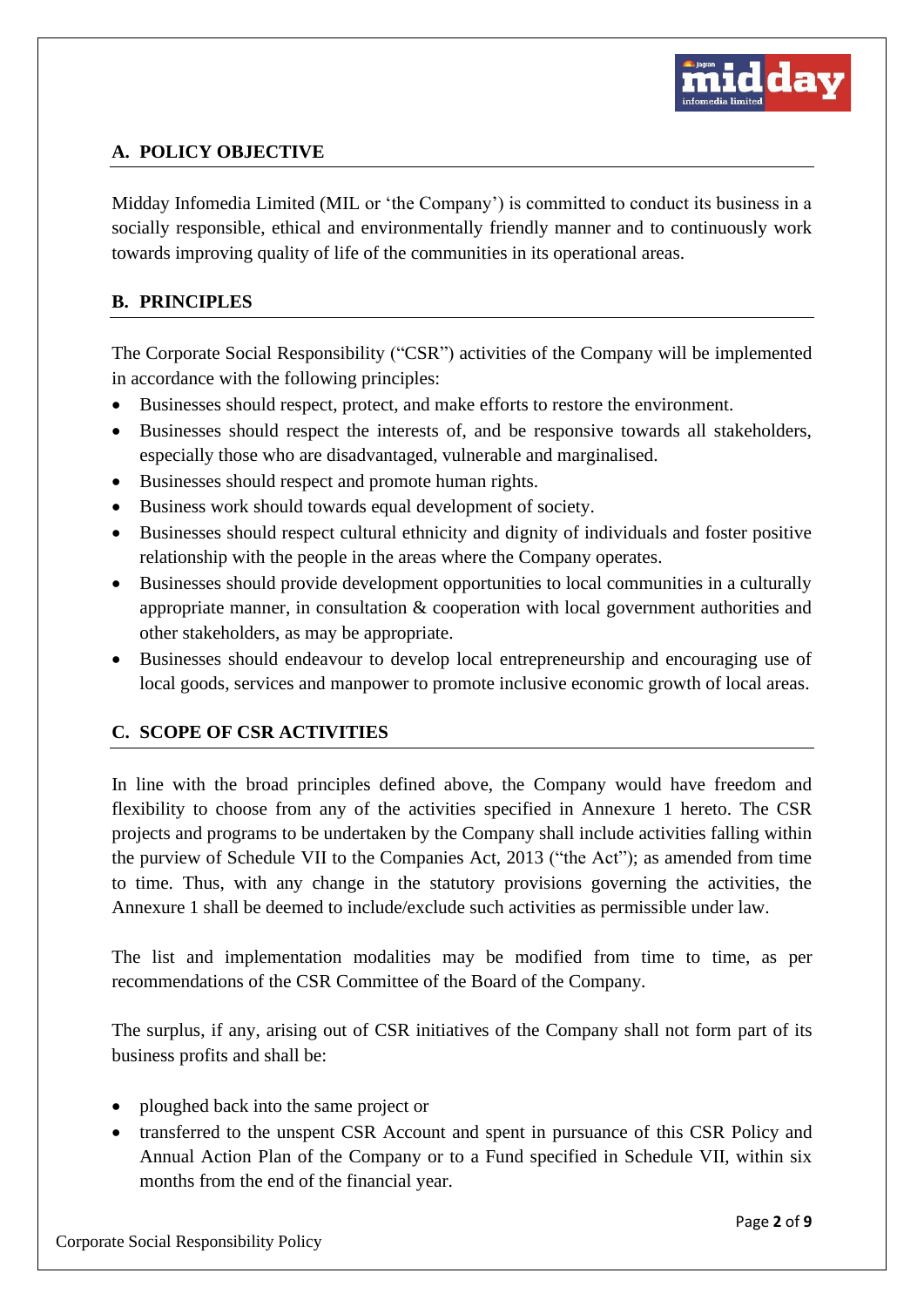

## **D. CSR IMPLEMENTATION**

The CSR Committee will be responsible for overseeing the approval, execution, implementation and monitoring of the project.

These programs will be executed by the Company and where appropriate, in partnership with other corporate bodies, local government, various NGO partners, service providers and others.

In case the Company undertakes to carry any of the projects through any trust, society or company not established by the Company or its holding or subsidiary or associate company, the CSR Committee shall ensure that:

- such trust, society, company / entity has an established track record of three years in undertaking similar programs or projects and is eligible to undertake the projects under Section 135 of the Act.
- such trust, society, or company / entity is registered with the Central Government with effect from April 01, 2021 by filing e-form CSR -1, providing details like nature of the entity, constitution of executive committee etc. However, this requirement shall not affect the CSR projects or programmes approved prior to April 01, 2021.

The Company may also engage international organizations for designing, monitoring and evaluation of the CSR projects or programmes as per this CSR Policy as well as for the capacity building of their own personnel for CSR.

The Company may also collaborate with other companies for undertaking projects or programmes or CSR activities in such a manner such that the CSR committees of the respective companies are in a position to report separately on such projects or programmes in accordance with the Companies (Corporate Social Responsibility Policy) Rules, 2014, as amended from time to time ("the Rules").

The CSR amount may also be spent by the Company for creation or acquisition of a capital asset, which shall be held by:

- Company established under section 8 of the Act, or a Registered Public Trust or Registered Society, having charitable objects and CSR Registration Number; or
- Beneficiaries of the said CSR project, in the form of self help groups, collectives, entities; or
- Public authority.

The Committee shall formulate and recommend to the Board, an Annual Action Plan in pursuance of this CSR Policy, which shall include the following: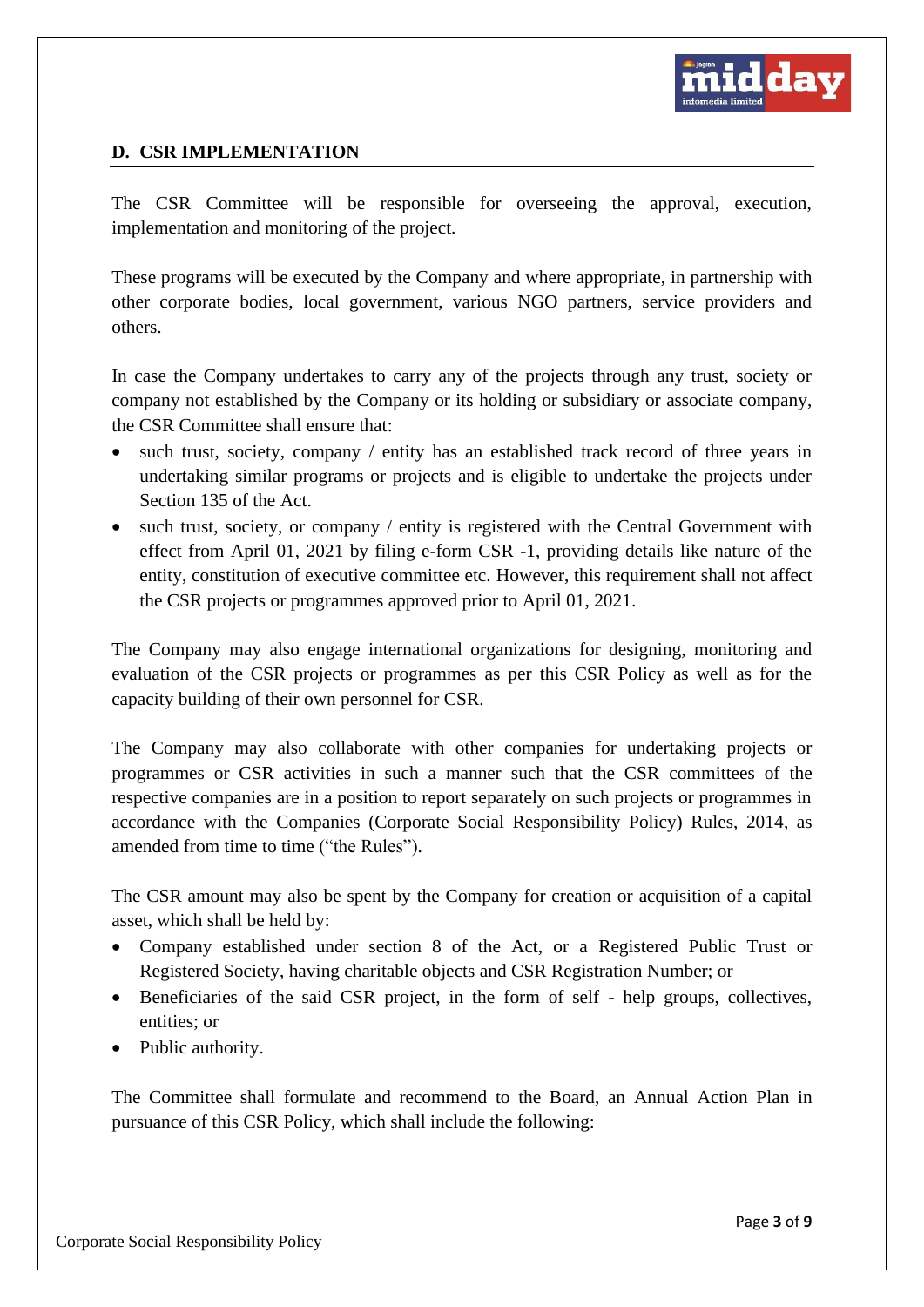

- The list of CSR projects or programmes that are approved to be undertaken in areas or subjects specified in Schedule VII of the Act;
- The modalities of utilization of funds and implementation schedules for the projects or programmes;
- Monitoring and reporting mechanism for the projects or programmes;
- Details of need and impact assessment, if any, for the projects undertaken by the Company.

#### **Guidelines with respect to expenditure on CSR activities:**

- The Board shall ensure that the administrative overheads shall not exceed 5% of the total CSR expenditure of the Company for the financial year.
- The following activities / contributions shall not constitute CSR expenditure:
	- (i) Activities undertaken in the normal course of business, except for research and development (R&D) activities for new vaccines, drugs and medical devices in their normal course of business to undertake and include R&D activities for new COVID-19-related vaccines, drugs and medical devices for the financial years 2020-21, 2021- 22 and 2022-23 under the CSR policy subject to conditions that:

R&D activities are undertaken in collaboration with institutes or organizations mentioned in item (ix) of Schedule VII to the Act and details of such activity are disclosed in annual CSR report.

- (ii) Any activity undertaken outside India except for training of Indian sports personnel representing any State or Union territory at the national level or India at international level.
- (iii)Contribution of any amount directly or indirectly to any political party under Section 182 of the Act.
- (iv)Activities benefitting employees of the Company as defined in clause (k) of Section 2 of the Code on Wages, 2019.
- (v) Activities supported by companies on a sponsorship basis for deriving marketing benefits for its products or services.
- (vi)Activities carried out for fulfilment of any other statutory obligations under any law in force in India.

## **E. CSR BUDGET**

The CSR Committee under the supervision of the Board shall try to ensure that the Company spends in each financial year ("FY"), at least two per cent of the average net profit (calculated as per Section 198 of the Act) made during the three immediately preceding FYs (CSR Budget).

If the Company is unable to spend the prescribed 2% of its average net profit as mentioned above, the Committee will review the reasons for the same and place the same with justification to the Board.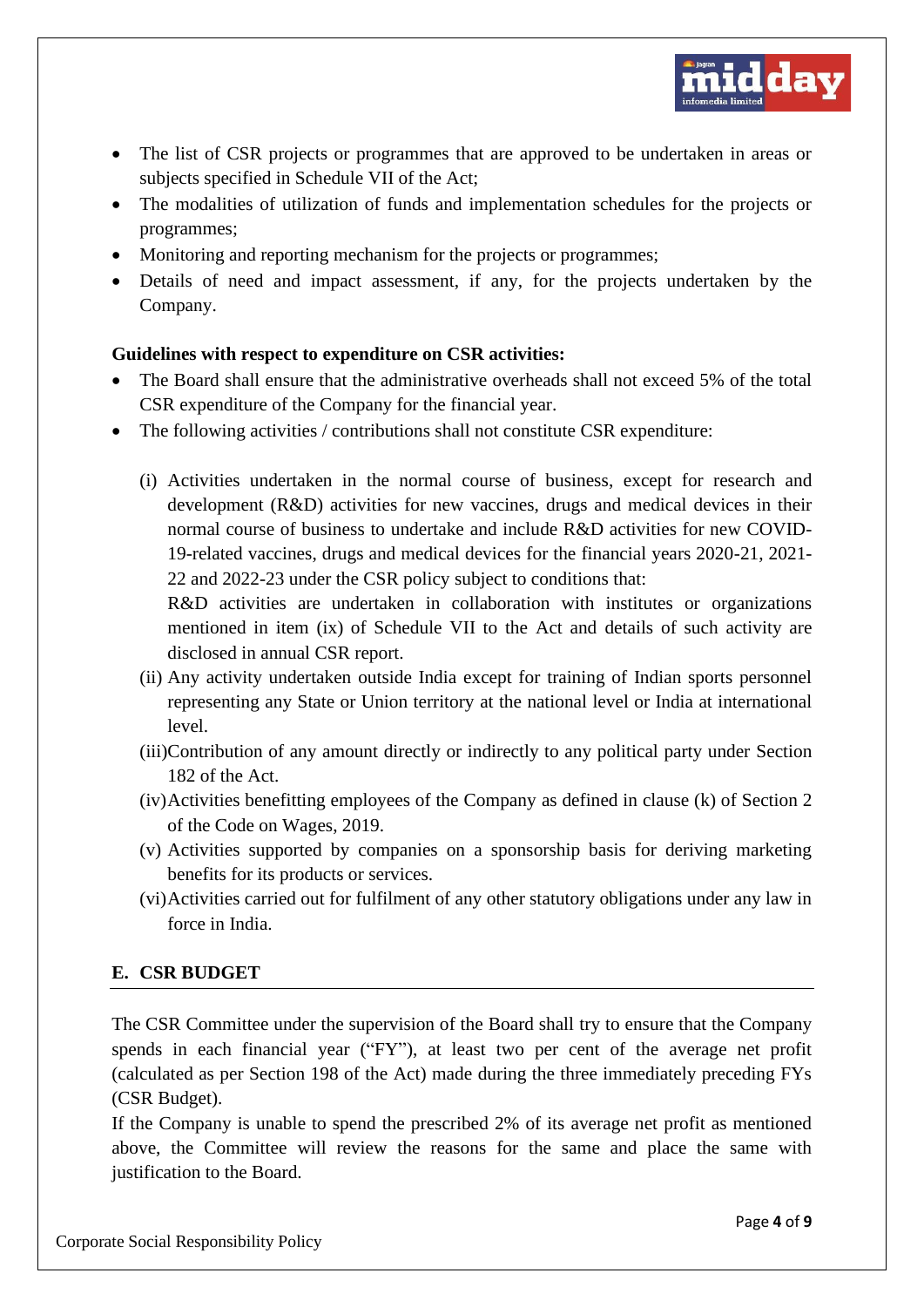

The Company will report reasons for not spending the entire Budget outlay for CSR allocated in any FY. The Company has to provide reason for not spending such amount in that FY. Further, it will not dilute the fund allocation requirement for such next FY.

Any amount remaining unspent under sub-section (5) of Section 135 of the Act, pursuant to any ongoing project, fulfilling such conditions as may be prescribed under law, undertaken by the Company in pursuance of this CSR Policy, shall be transferred by the Company within a period of thirty days from the end of the FY to a special account to be opened in that behalf for that FY in any scheduled bank to be called the Unspent Corporate Social Responsibility Account, and such amount shall be spent in pursuance of its obligation towards this CSR Policy within a period of three FYs from the date of such transfer, failing which, the amount shall be transferred to a Fund specified in Schedule VII, within a period of thirty days from the date of completion of the third FY.

**CSR spent in excess of 2% of its average net profits:** In case the Company spends an amount in excess of requirement provided under sub-section (5) of Section 135 of the Act, such excess amount may be set off against the requirement to spend under sub-section (5) of Section 135 of the Act up to immediate succeeding three FYs subject to the conditions that –

- The excess amount available for set-off shall not include the surplus arising out of the CSR activities if any,
- The Board of the Company shall pass a resolution to that effect.

# **F. TARGETS AND PERFORMANCE MEASURES**

To ensure effective implementation, the Committee will set measurable targets for each CSR project and Funds for such projects.

# **G. MONITORING ACTIVITIES**

The CSR Projects shall be monitored at various levels as follows:

## **At the CSR Committee Level:**

The CSR Committee will be monitoring the CSR Policy periodically and among other agenda shall consider the following:

- Formulization of the Annual Action Plan:
- Ensure that the Company undertakes to carry CSR projects only through such trusts, society, company or any other entity that are registered with the Central Government (by filing form CSR-1 w.e.f. April 01, 2021);
- Monitoring the utilization of funds towards approved CSR Activities;
- Define and review targets for the CSR commitments and performance measures;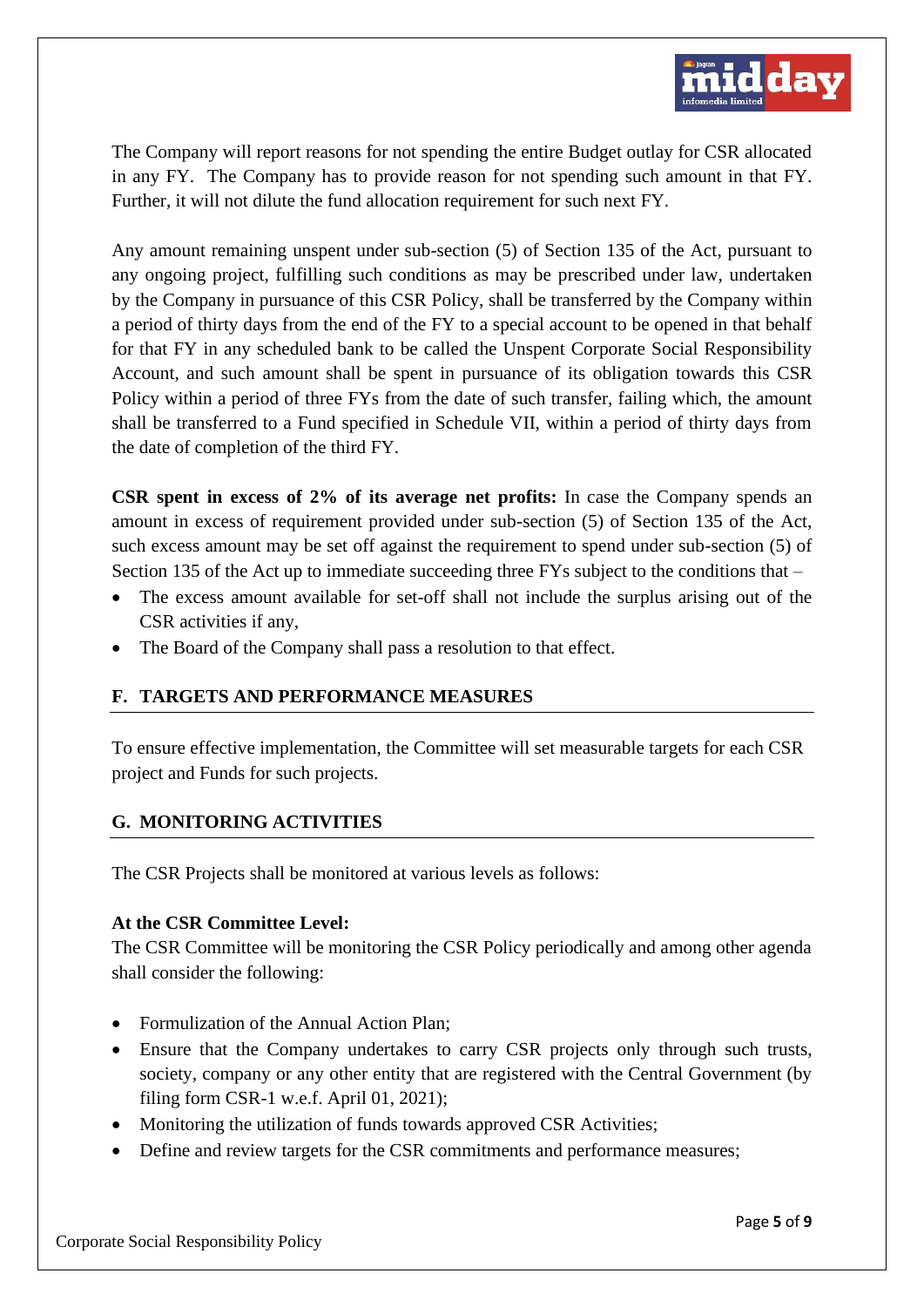

- Evaluate actual CSR performance and impact such activities are making on the people, society and environment;
- Corrective measures to be taken to rectify deviations (if any) and
- Reporting requirements under the CSR provisions.

The members of the CSR Committee (and specifically the Chairman of the Committee) may also undertake the following activities, whenever it deems necessary for effective discharge of its responsibilities:

- Field visits to Project / Program sites;
- Interaction with beneficiary communities to obtain feedback:

## **At the Board Level:**

The Board of the Company shall ensure the following:

- Review that all CSR spends including their utilization and any amount remaining unspent are in accordance with the guidelines defined in the CSR Policy and the CSR Rules under the Act.
- Compliance with disclosure requirements with respect to information to be disclosed on the website of the Company.
- The Board shall monitor smooth implementation of ongoing projects within the approved timelines/ year-wise allocations and shall have the power to make modifications in the on-going projects to ensure implementation within the permissible time limit.

## **Review of Policy:**

• This CSR Policy will be reviewed periodically by the CSR Committee of the Board of the Company.

## **H. DOCUMENTATION, REPORTING AND DISCLOSURES**

In compliance with the provisions of the Act, and in preparation of the Annual CSR Report as per the prescribed reporting format, the CSR Committee / such other person as may be identified by the Committee / Board will ensure the following reporting requirements:

- 1. All CSR Projects / Programmes are comprehensively documented;
- 2. All appropriate MIS are maintained, in a suggestive template;
- 3. Accountability is fixed at every level of the CSR process and the implementation apparatus;
- 4. Details regarding meetings of CSR Committee;
- 5. Details of impact assessment of CSR Projects, where required;
- 6. Set-off of any excess CSR amount against future CSR obligations;
- 7. Amount spent on administrative overheads, impact assessment, if applicable, and on ongoing projects; etc.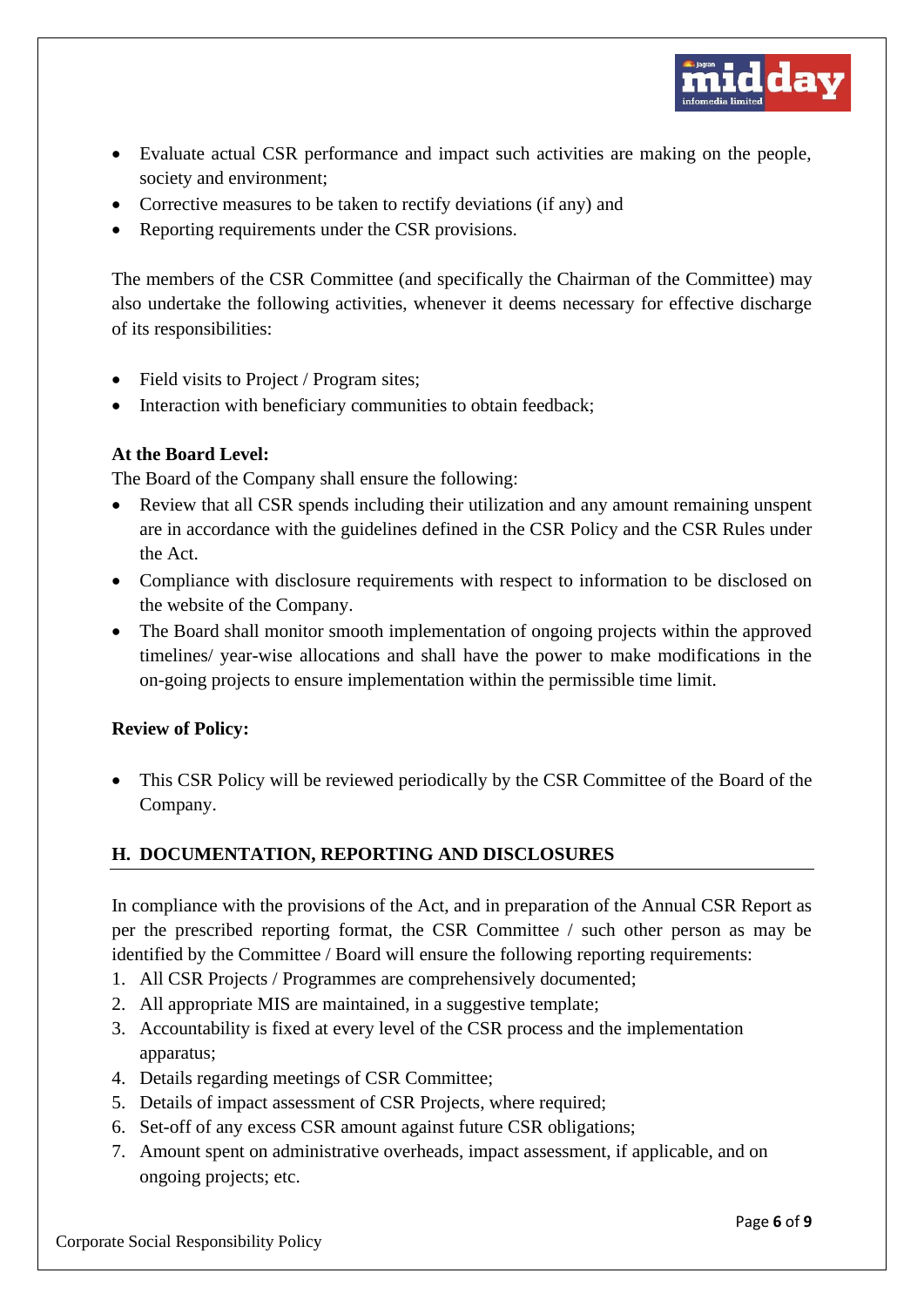

#### **Certification of utilisation of CSR funds**

The Board shall satisfy itself that the funds of CSR have been utilized for the purposes and in the manner as approved by it and the Chief Financial Officer or the person responsible for financial management shall certify to the effect.

#### **Disclosure in the Annual Report of the Company**

The details about the Policy developed and implemented by the Company on CSR, initiatives taken during the year and details of CSR spent during the FY shall be disclosed in the Annual Report of the Company, pursuant to the provisions of the Act.

This policy shall be subject to amendments under the Act or any other applicable law or regulation, and the Chairman of the CSR Committee is authorised to make the incidental changes to this Policy.

#### **Disclosure on the Website of the Company**

The Board shall ensure mandatorily disclosure of the following on the website of the Company:

- Composition of the CSR Committee
- Projects approved by the Board
- CSR policy

#### **Mandatory Impact Assessment**

- If the Company's average CSR obligation exceeds INR 100 million in the three immediately preceding FYs, the Company is required to undertake impact assessment through an independent agency for CSR projects of INR 10 million or more and which have been completed not less than one year before undertaking the impact study.
- The impact assessment reports are to be placed before the Board and annexed to the Annual CSR Report.
- Expenditure on impact assessment may be accounted for towards CSR of that financial year, which shall not exceed five percent of the total CSR expenditure in the relevant financial year or INR 5 million, whichever is less.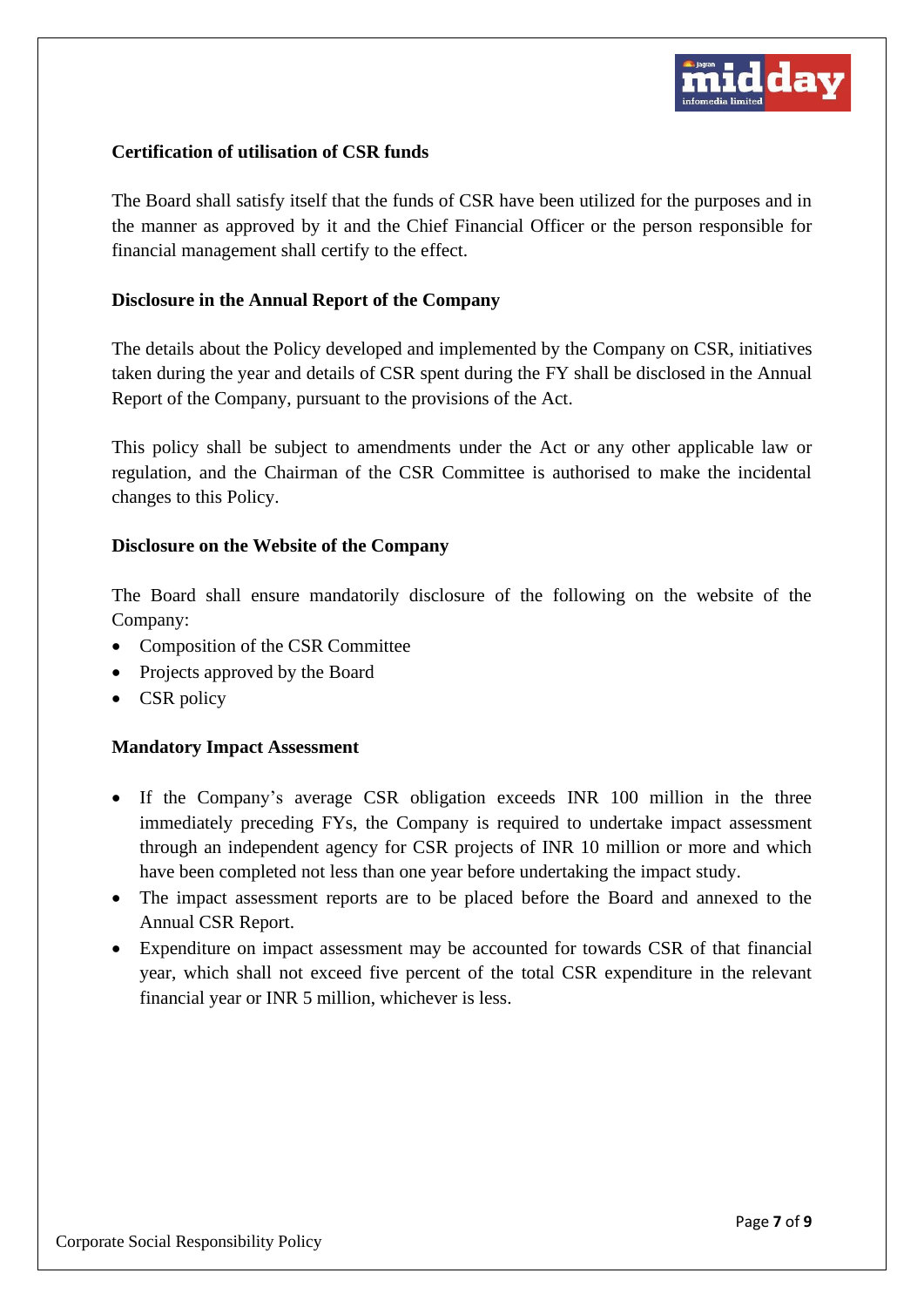

#### *ANNEXURE 1*

#### **CSR Activities as provided in Schedule VII**

- (i) eradicating hunger, poverty and malnutrition, promoting health care including preventive health care and sanitation and making available safe drinking water;
- (ii) promoting education, including special education and employment enhancing vocation skills especially among children, women, elderly, and the differently abled and livelihood enhancement projects;
- (iii) promoting gender equality, empowering women, setting up homes and hostels for women and orphans; setting up old age homes, day care centres and such other facilities for senior citizens and measures for reducing inequalities faced by socially and economically backward groups;
- (iv) ensuring environmental sustainability, ecological balance, protection of flora and fauna, animal welfare, agroforestry, conservation of natural resources and maintaining quality of soil, air and water;
- (v) protection of national heritage, art and culture including restoration of buildings and sites of historical importance and works of art; setting up public libraries; promotion and development of traditional arts and handicrafts;
- (vi) measures for the benefit of armed forces veterans, war widows and their dependents;
- (vii) training to promote rural sports, nationally recognised sports, paralympic sports and Olympic sports;
- (viii) contribution to the Prime Minister's National Relief Fund or any other-fund set up by the Central Government for socio-economic development and relief and welfare of the Scheduled Castes,. the Scheduled Tribes, other backward classes, minorities and women;
- (ix) (a) Contribution to incubators or research and development projects in the field of science, technology, engineering and medicine, funded by the Central Government or State Government or Public Sector Undertaking or any agency of the Central Government or State Government; and (b) Contributions to public funded Universities; Indian Institute of Technology (IITs); National Laboratories and autonomous bodies established under Department of Atomic Energy (DAE); Department of Biotechnology (DBT); Department of Science and Technology (DST); Department of Pharmaceuticals;

Ministry of Ayurveda, Yoga and Naturopathy, Unani, Siddha and Homoeopathy (AYUSH); Ministry of Electronics and Information Technology and other bodies, namely Defense Research and Development Organisation (DRDO); Indian Council of Agricultural Research (ICAR); Indian Council of Medical Research (ICMR) and Council of Scientific and Industrial Research (CSIR), engaged in conducting research in science, technology, engineering and medicine aimed at promoting Sustainable Development Goals (SDGs)